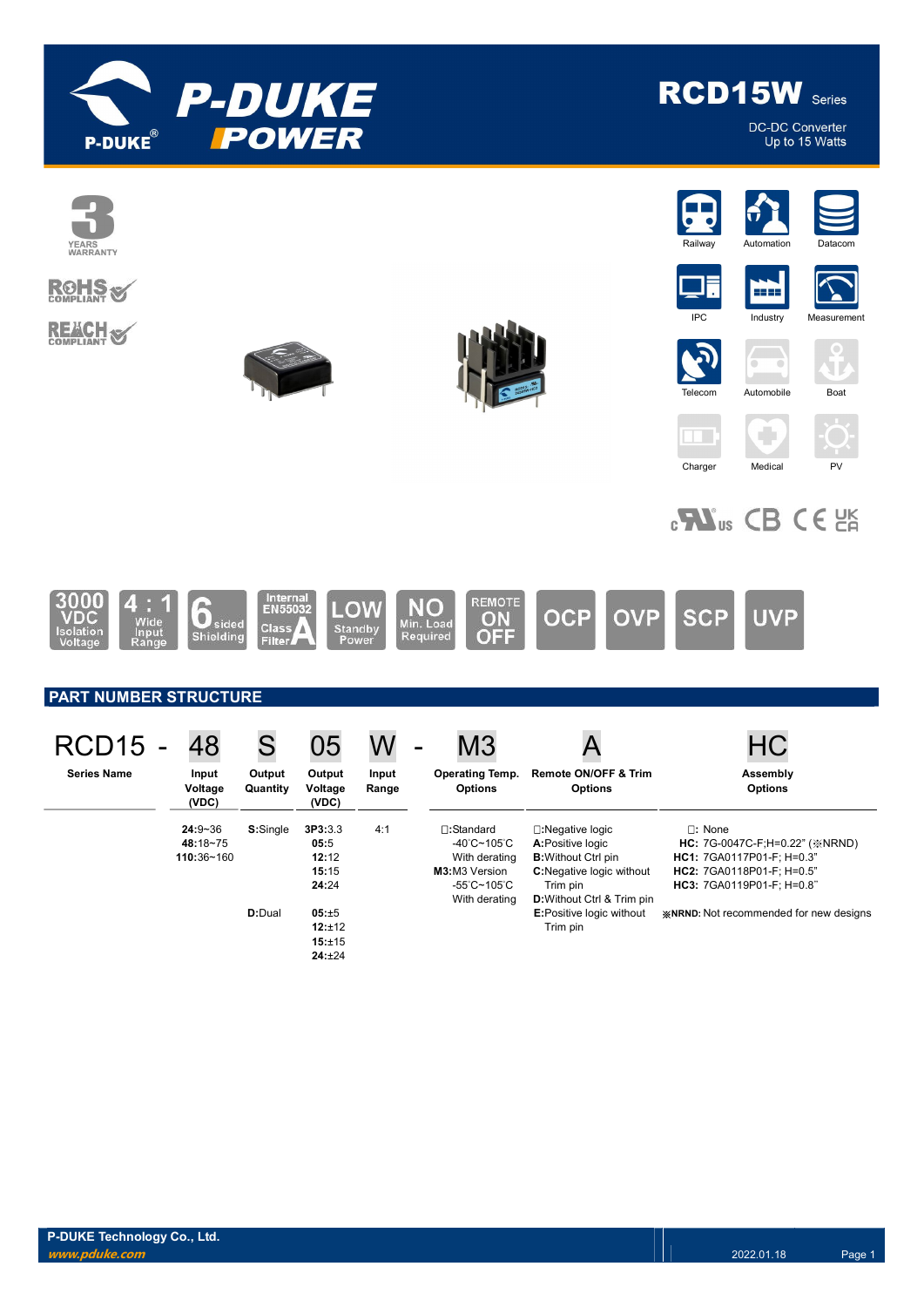



### TECHNICAL SPECIFICATION All specifications are typical at nominal input, full load and 25℃ unless otherwise noted

| <b>Model</b><br><b>Number</b> | Input Range   | <b>Output Voltage</b> | <b>Output Current</b><br>@Full Load | <b>Input Current</b><br>@No Load | Efficiency | Maximum<br><b>Capacitor Load</b> |
|-------------------------------|---------------|-----------------------|-------------------------------------|----------------------------------|------------|----------------------------------|
|                               | <b>VDC</b>    | <b>VDC</b>            | mA                                  | mA                               | %          | $\mu$ F                          |
| RCD15-24S3P3W                 | $9 - 36$      | 3.3                   | 4500                                | 12                               | 88         | 5200                             |
| RCD15-24S05W                  | $9 - 36$      | 5                     | 3000                                | 12                               | 90         | 3600                             |
| RCD15-24S12W                  | $9 - 36$      | 12                    | 1300                                | 12                               | 89         | 600                              |
| RCD15-24S15W                  | $9 - 36$      | 15                    | 1000                                | 12                               | 90         | 500                              |
| RCD15-24S24W                  | $9 - 36$      | 24                    | 625                                 | 12                               | 91         | 200                              |
| RCD15-24D05W                  | $9 - 36$      | ±5                    | ±1500                               | 12                               | 87         | ±1500                            |
| RCD15-24D12W                  | $9 - 36$      | ±12                   | ±625                                | 12                               | 90         | ±360                             |
| RCD15-24D15W                  | $9 - 36$      | ±15                   | ±500                                | 12                               | 90         | ±250                             |
| RCD15-24D24W                  | $9 - 36$      | ±24                   | ±315                                | 10                               | 91         | ±100                             |
| RCD15-48S3P3W                 | $18 - 75$     | 3.3                   | 4500                                | 10                               | 88         | 5200                             |
| RCD15-48S05W                  | $18 - 75$     | 5                     | 3000                                | 10                               | 90         | 3600                             |
| RCD15-48S12W                  | $18 - 75$     | 12                    | 1300                                | 10                               | 89         | 600                              |
| RCD15-48S15W                  | $18 - 75$     | 15                    | 1000                                | 10                               | 90         | 500                              |
| RCD15-48S24W                  | $18 - 75$     | 24                    | 625                                 | 10                               | 91         | 200                              |
| RCD15-48D05W                  | $18 - 75$     | ±5                    | ±1500                               | 10                               | 87         | ±1500                            |
| RCD15-48D12W                  | $18 \sim 75$  | ±12                   | ±625                                | 10                               | 90         | ±360                             |
| RCD15-48D15W                  | $18 - 75$     | ±15                   | ±500                                | 10                               | 90         | ±250                             |
| RCD15-48D24W                  | $18 - 75$     | ±24                   | ±315                                | 10                               | 90         | ±100                             |
| RCD15-110S3P3W                | $36 - 160$    | 3.3                   | 4500                                | 8                                | 88         | 5200                             |
| RCD15-110S05W                 | $36 \sim 160$ | 5                     | 3000                                | 8                                | 89         | 3600                             |
| RCD15-110S12W                 | $36 - 160$    | 12                    | 1300                                | 8                                | 89         | 600                              |
| RCD15-110S15W                 | $36 - 160$    | 15                    | 1000                                | 8                                | 89         | 500                              |
| RCD15-110S24W                 | $36 - 160$    | 24                    | 625                                 | 8                                | 90         | 200                              |
| RCD15-110D05W                 | $36 \sim 160$ | ±5                    | ±1500                               | 8                                | 86         | ±1500                            |
| RCD15-110D12W                 | $36 - 160$    | ±12                   | ±625                                | 8                                | 89         | ±360                             |
| RCD15-110D15W                 | $36 \sim 160$ | ±15                   | ±500                                | 8                                | 89         | ±250                             |
| RCD15-110D24W                 | $36 - 160$    | ±24                   | ±315                                | 8                                | 90         | ±100                             |

| <b>INPUT SPECIFICATIONS</b>   |                         |                           |           |         |      |                           |            |
|-------------------------------|-------------------------|---------------------------|-----------|---------|------|---------------------------|------------|
| <b>Parameter</b>              |                         | <b>Conditions</b>         |           | Min.    | Typ. | Max.                      | Unit       |
| Operating input voltage range |                         | 24Vin(nom)                |           | 9       | 24   | 36                        |            |
|                               |                         | 48Vin(nom)                |           | 18      | 48   | 75                        | <b>VDC</b> |
|                               |                         | 110Vin(nom)               |           | 36      | 110  | 160                       |            |
| Start up voltage              |                         | 24Vin(nom)                |           |         |      | 9                         |            |
|                               |                         | 48Vin(nom)                |           |         |      | 18                        | <b>VDC</b> |
|                               |                         | 110Vin(nom)               |           |         |      | 38                        |            |
| Shutdown voltage              |                         | 24Vin(nom)                |           | 7.5     | 8    | 8.8                       |            |
|                               |                         | 48Vin(nom)                |           | 15.5    | 16   | 17.5                      | <b>VDC</b> |
|                               |                         | 110Vin(nom)               |           | 32      | 34   | 35.5                      |            |
| Start up time                 | Constant resistive load | Power up                  |           |         | 30   | 40                        | ms         |
|                               |                         | Remote ON/OFF             |           |         | 30   | 40                        |            |
| Input surge voltage           | 1 second, max.          | 24Vin(nom)                |           |         |      | 50                        |            |
|                               |                         | 48Vin(nom)                |           |         |      | 100                       | <b>VDC</b> |
|                               |                         | 110Vin(nom)               |           |         |      | 185                       |            |
| Input filter                  |                         |                           |           | Pi type |      |                           |            |
| Remote ON/OFF                 | Referred to -Vin pin    | Positive logic            | DC-DC ON  |         |      | Open or $3 \sim 15$ VDC   |            |
|                               |                         | (Option)                  | DC-DC OFF |         |      | Short or $0 \sim 1.2$ VDC |            |
|                               |                         | Negative logic            | DC-DC ON  |         |      | Short or $0 \sim 1.2$ VDC |            |
|                               |                         | (Standard)                | DC-DC OFF |         |      | Open or $3 \sim 15$ VDC   |            |
|                               |                         | Input current of Ctrl pin |           | $-0.5$  |      | $+1.0$                    | mA         |
|                               |                         | Remote off input current  |           |         | 2.5  |                           | mA         |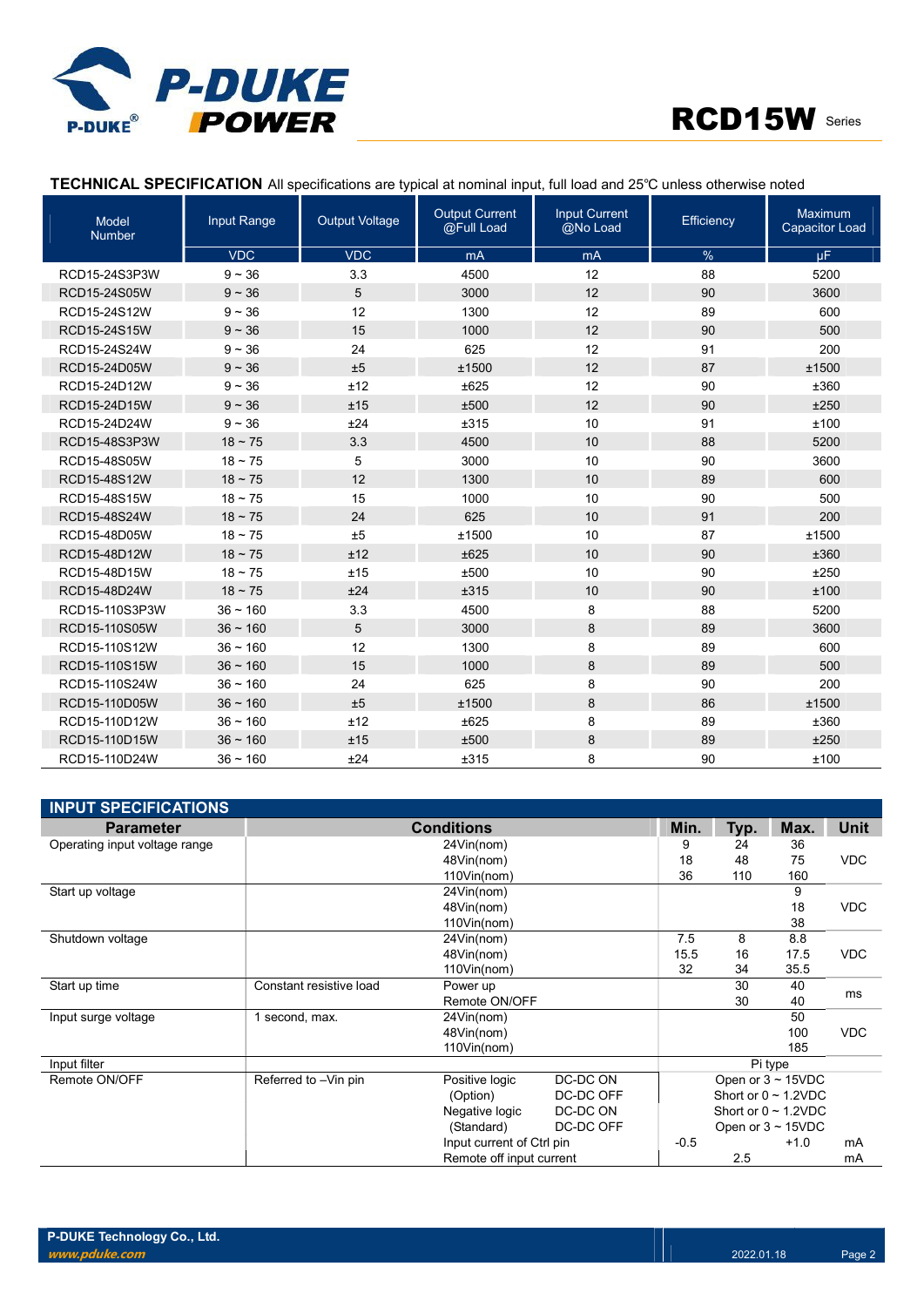

| <b>OUTPUT SPECIFICATIONS</b>     |                                           |                |         |      |                                 |               |
|----------------------------------|-------------------------------------------|----------------|---------|------|---------------------------------|---------------|
| <b>Parameter</b>                 | <b>Conditions</b>                         |                | Min.    | Typ. | Max.                            | Unit          |
| Voltage accuracy                 |                                           |                | $-1.0$  |      | $+1.0$                          | $\%$          |
| Line regulation                  | Low Line to High Line at Full Load        | Single         | $-0.2$  |      | $+0.2$                          | $\frac{0}{0}$ |
|                                  |                                           | Dual           | $-0.5$  |      | $+0.5$                          |               |
| Load regulation                  | No Load to Full Load                      | Single         | $-0.2$  |      | $+0.2$                          |               |
|                                  |                                           | Dual           | $-1.0$  |      | $+1.0$                          | $\frac{0}{0}$ |
|                                  | 10% Load to 90% Load                      | Single         | $-0.1$  |      | $+0.1$                          |               |
|                                  |                                           | Dual           | $-0.8$  |      | $+0.8$                          |               |
| Cross regulation                 | Asymmetrical load 25%/100% FL             | Dual           | $-5.0$  |      | $+5.0$                          | $\frac{0}{0}$ |
| Voltage adjustability            | Single output                             | 15Vout, 24Vout | $-10$   |      | $+20$                           | $\frac{0}{0}$ |
|                                  |                                           | <b>Others</b>  | $-10$   |      | $+10$                           |               |
| Ripple and noise                 | Measured by 20MHz bandwidth               |                |         |      |                                 |               |
|                                  |                                           | Single         |         |      |                                 |               |
|                                  | With a 10µF/6.3V X7R MLCC                 | 3.3Vout, 5Vout |         | 75   |                                 |               |
|                                  | With a 1µF/25V X7R MLCC                   | 12Vout, 15Vout |         | 100  |                                 |               |
|                                  | With a 2.2µF/50V X7R MLCC                 | 24Vout         |         | 125  |                                 | mVp-p         |
|                                  |                                           | Dual           |         |      |                                 |               |
|                                  | With a 10µF/6.3V X7R MLCC for each output | 5Vout          |         | 75   |                                 |               |
|                                  | With a 1µF/25V X7R MLCC for each output   | 12Vout, 15Vout |         | 100  |                                 |               |
|                                  | With a 2.2µF/50V X7R MLCC for each output | 24Vout         |         | 125  |                                 |               |
| Temperature coefficient          |                                           |                | $-0.02$ |      | $+0.02$                         | $%$ /°C       |
| Transient response recovery time | 25% load step change                      |                |         | 250  |                                 | μs            |
| Over voltage protection          |                                           | 3.3Vout        | 3.7     |      | 5.4                             |               |
|                                  |                                           | 5Vout          | 5.6     |      | 7.0                             |               |
|                                  |                                           | 12Vout         | 13.5    |      | 19.6                            | <b>VDC</b>    |
|                                  |                                           | 15Vout         | 18.3    |      | 22.0                            |               |
|                                  |                                           | 24Vout         | 29.1    |      | 32.5                            |               |
| Over load protection             | % of lout rated                           |                |         | 170  |                                 | $\frac{0}{0}$ |
| Short circuit protection         |                                           |                |         |      | Continuous, automatics recovery |               |

| <b>GENERAL SPECIFICATIONS</b> |                          |                        |      |     |                     |                    |  |
|-------------------------------|--------------------------|------------------------|------|-----|---------------------|--------------------|--|
| <b>Parameter</b>              |                          | <b>Conditions</b>      |      |     |                     | <b>Unit</b>        |  |
| Isolation voltage             | 1 minute                 | Input to Output        | 3000 |     |                     | <b>VDC</b>         |  |
|                               |                          | Input (Output) to Case | 1600 |     |                     |                    |  |
| Isolation resistance          | 500VDC                   |                        | 1    |     |                     | $G\Omega$          |  |
| Isolation capacitance         |                          |                        |      |     | 2000                | рF                 |  |
| Switching frequency           |                          | 3.3Vout, 5Vout         | 220  | 245 | 270                 | kHz                |  |
|                               |                          | <b>Others</b>          | 270  | 300 | 330                 |                    |  |
| Safety approvals              | IEC/EN/UL62368-1         |                        |      |     | UL:E193009          |                    |  |
|                               |                          |                        |      |     | CB:UL(Demko)        |                    |  |
|                               |                          |                        |      |     |                     |                    |  |
| Standard approvals            | EN50155                  |                        |      |     |                     |                    |  |
|                               | EN45545-2                |                        |      |     |                     |                    |  |
| Case material                 |                          |                        |      |     |                     | copper             |  |
| Base material                 |                          |                        |      |     |                     | FR4 PCB            |  |
| Potting material              |                          |                        |      |     | Silicone (UL94 V-0) |                    |  |
| Weight                        |                          |                        |      |     |                     | 16.5g (0.58oz)     |  |
| <b>MTBF</b>                   | MIL-HDBK-217F, Full load |                        |      |     |                     | 1.672 x $10^6$ hrs |  |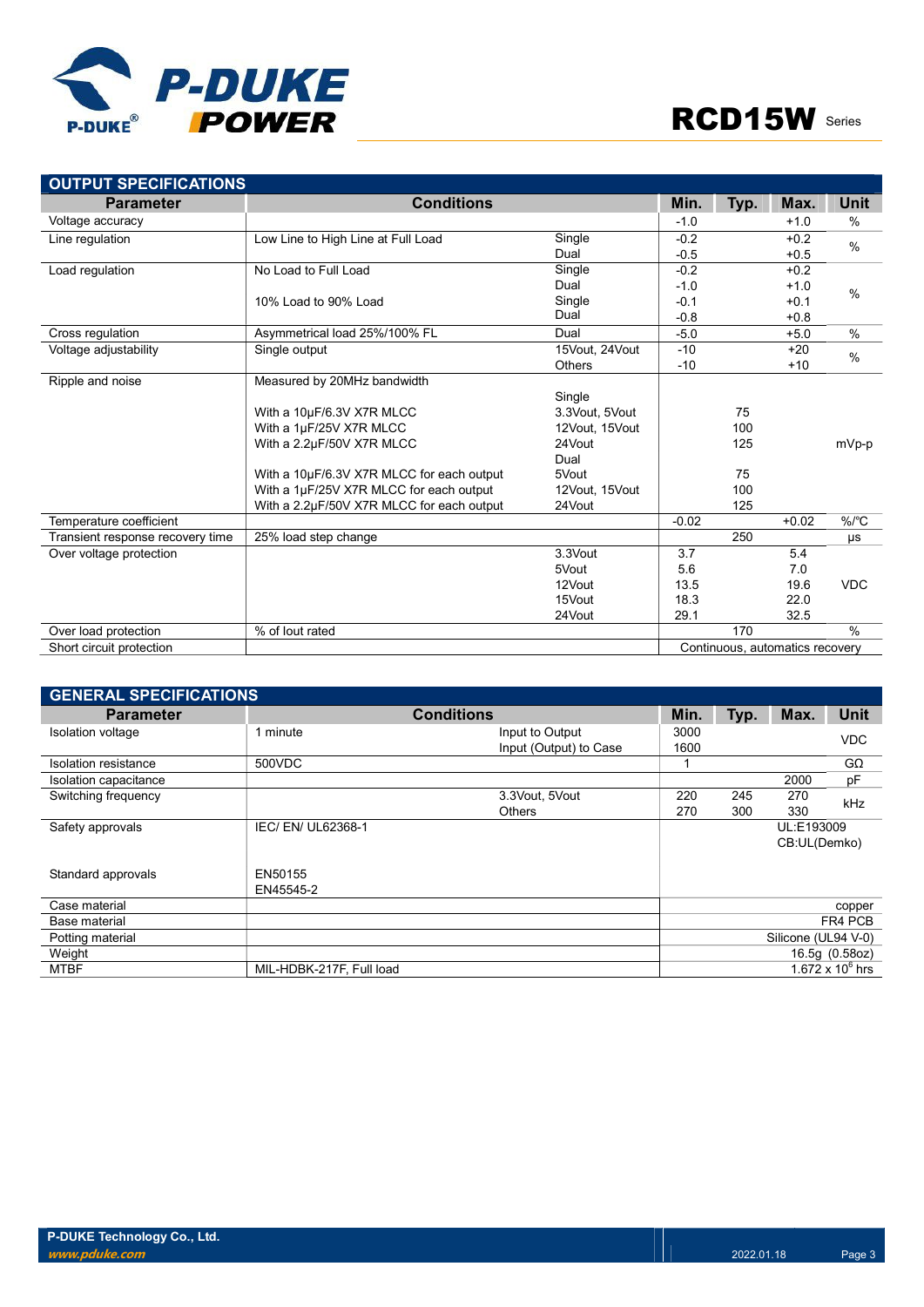

| <b>ENVIRONMENTAL SPECIFICATIONS</b> |                        |                                         |                                                   |       |      |                       |              |  |
|-------------------------------------|------------------------|-----------------------------------------|---------------------------------------------------|-------|------|-----------------------|--------------|--|
| <b>Parameter</b>                    |                        | <b>Conditions</b>                       |                                                   | Min.  | Typ. | Max.                  | <b>Unit</b>  |  |
| Operating ambient temperature       | Standard type          | With derating                           |                                                   | $-40$ |      | $+105$                | °C           |  |
|                                     | M <sub>3</sub> version | With derating                           |                                                   | $-55$ |      | $+105$                |              |  |
|                                     | RCD15-OOD05W           | Meet the railway OT4 (70°C) temperature |                                                   |       |      |                       |              |  |
|                                     |                        |                                         | requirement as power derating to 12W output power |       |      |                       |              |  |
|                                     | The others             | Meet the railway OT4 (70°C) temperature |                                                   |       |      |                       |              |  |
| Maximum case temperature            |                        |                                         |                                                   |       |      | 105                   | $^{\circ}$ C |  |
| Storage temperature range           |                        |                                         |                                                   | $-55$ |      | $+125$                | $^{\circ}$ C |  |
| Thermal impendance                  | Natural convection     | <b>Without Heat-sink</b>                |                                                   |       | 17.0 |                       |              |  |
|                                     |                        | With Heat-sink                          | НC                                                |       | 15.3 |                       |              |  |
|                                     |                        |                                         | HC <sub>1</sub>                                   |       | 12.9 |                       | °C/W         |  |
|                                     |                        |                                         | HC <sub>2</sub>                                   |       | 10.9 |                       |              |  |
|                                     |                        |                                         | HC <sub>3</sub>                                   |       | 9.3  |                       |              |  |
| Thermal shock                       |                        |                                         |                                                   |       |      |                       | MIL-STD-810F |  |
| Shock                               |                        |                                         |                                                   |       |      | EN61373, MIL-STD-810F |              |  |
| Vibration                           |                        |                                         |                                                   |       |      | EN61373, MIL-STD-810F |              |  |
| Relative humidity                   |                        |                                         |                                                   |       |      |                       | 5% to 95% RH |  |

| <b>EMC SPECIFICATIONS</b>      |                       |                                                                                                                                                              |                  |
|--------------------------------|-----------------------|--------------------------------------------------------------------------------------------------------------------------------------------------------------|------------------|
| <b>Parameter</b>               |                       | <b>Conditions</b>                                                                                                                                            | Level            |
| <b>EMI</b>                     | EN55032, EN50121-3-2  | Without external components                                                                                                                                  | Class A          |
|                                |                       | With external components.                                                                                                                                    | Class B          |
| <b>EMS</b>                     | EN55024, EN50121-3-2  |                                                                                                                                                              |                  |
| <b>ESD</b>                     | EN61000-4-2           | Air ± 8kV and Contact ± 6kV                                                                                                                                  | Perf. Criteria A |
| Radiated immunity              | EN61000-4-3           | 20 V/m                                                                                                                                                       | Perf. Criteria A |
| <b>Fast transient</b>          | EN61000-4-4           | ±2kV                                                                                                                                                         | Perf. Criteria A |
|                                | <b>RCD15-24</b> 00 UW | With an aluminum electrolytic capacitor<br>(Nippon chemi-con KY series, 220µF/100V)<br>and a TVS (SMDJ58A, 58V, 3000Watt peak<br>pulse power) in parallel.   |                  |
|                                | $RCD15-48$            | With an aluminum electrolytic capacitor<br>(Nippon chemi-con KY series, 220µF/100V).                                                                         |                  |
|                                | RCD15-110000W         | With an aluminum electrolytic capacitor<br>(Nippon chemi-con KXJ series, 150µF/200V)<br>and a TVS (SMBJ300A, 300V, 600Watt peak<br>pulse power) in parallel. |                  |
| Surge                          | EN61000-4-5           | ±2kV                                                                                                                                                         | Perf. Criteria A |
|                                | <b>RCD15-24</b> 00 UW | With an aluminum electrolytic capacitor<br>(Nippon chemi-con KY series, 220µF/100V)<br>and a TVS (SMDJ58A, 58V, 3000Watt peak<br>pulse power) in parallel.   |                  |
|                                | <b>RCD15-48</b>       | With an aluminum electrolytic capacitor<br>(Nippon chemi-con KY series, 220µF/100V).                                                                         |                  |
|                                | RCD15-110000W         | With an aluminum electrolytic capacitor<br>(Nippon chemi-con KXJ series, 150µF/200V)<br>and a TVS (SMBJ300A, 300V, 600Watt peak<br>pulse power) in parallel. |                  |
| Conducted immunity             | EN61000-4-6           | $10 \text{ Vr} \text{m} \text{ s}$                                                                                                                           | Perf. Criteria A |
| Power frequency magnetic field | EN61000-4-8           | 100A/m continuous; 1000A/m 1 second                                                                                                                          | Perf. Criteria A |

CAUTION: This power module is not internally fused. An input line fuse must always be used.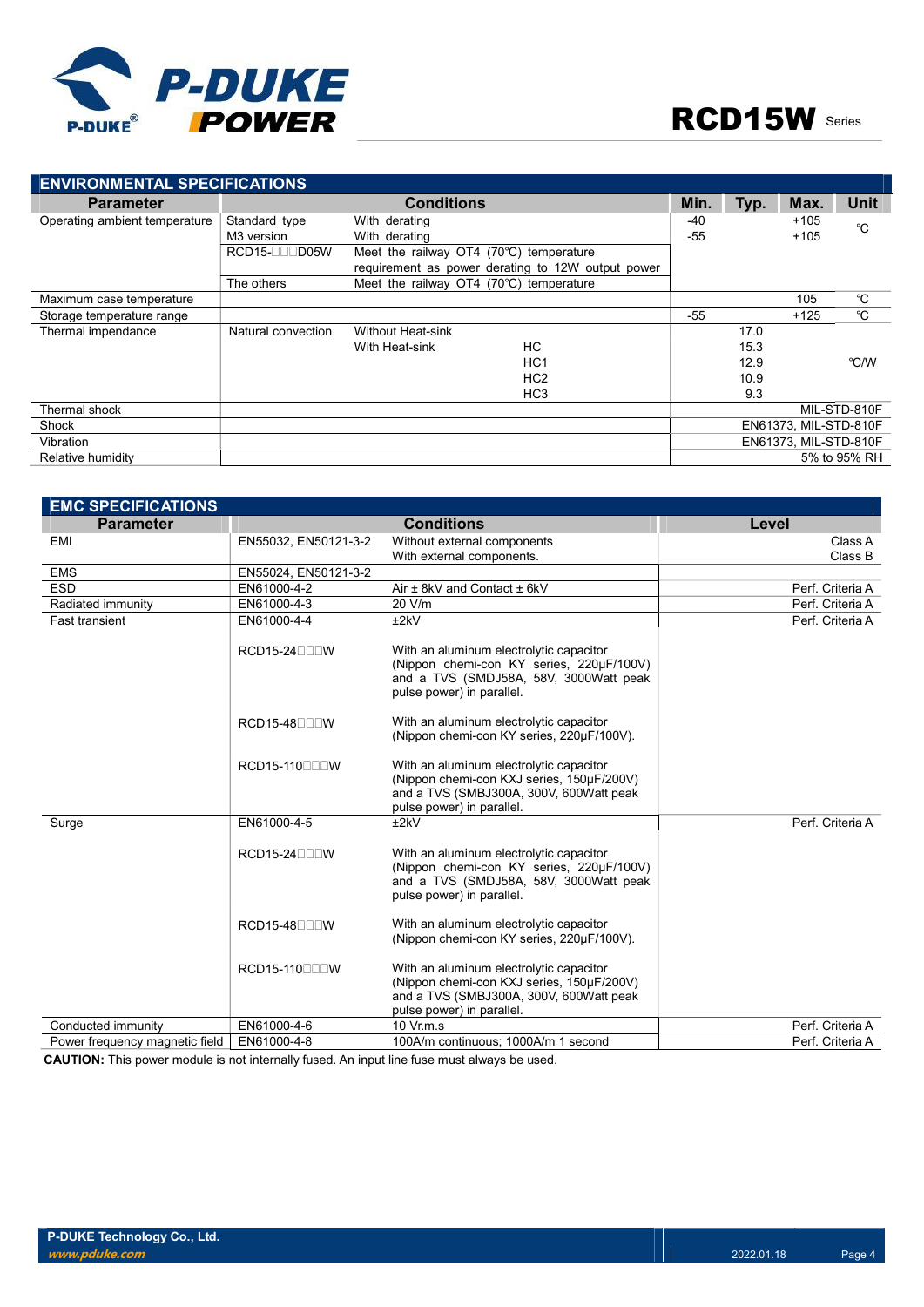

### CHARACTERISTIC CURVE















### FUSE CONSIDERATION

This power module is not internally fused. An input line fuse must always be used.

This encapsulated power module can be used in a wide variety of applications, ranging from simple stand-alone operation to an integrated part of sophisticated power architecture.

To maximum flexibility, internal fusing is not included; however, to achieve maximum safety and system protection, always use an input line fuse. The input line fuse suggest as below:

| <b>Modules</b>                                     | <b>Fuse Rating</b><br>(A) | <b>Fuse Type</b> |
|----------------------------------------------------|---------------------------|------------------|
| $RCD15-24S^{\Box\Box}W\cdot RCD15-24D^{\Box\Box}W$ | 3.15                      | Slow-Blow        |
| RCD15-48SOOW · RCD15-48DOOW                        | 1.6                       | Slow-Blow        |
| $RCD15-110S$ DDV · $RCD15-110D$ DDDV               | 1.0                       | Slow-Blow        |

The table based on the information provided in this data sheet on inrush energy and maximum DC input current at low Vin..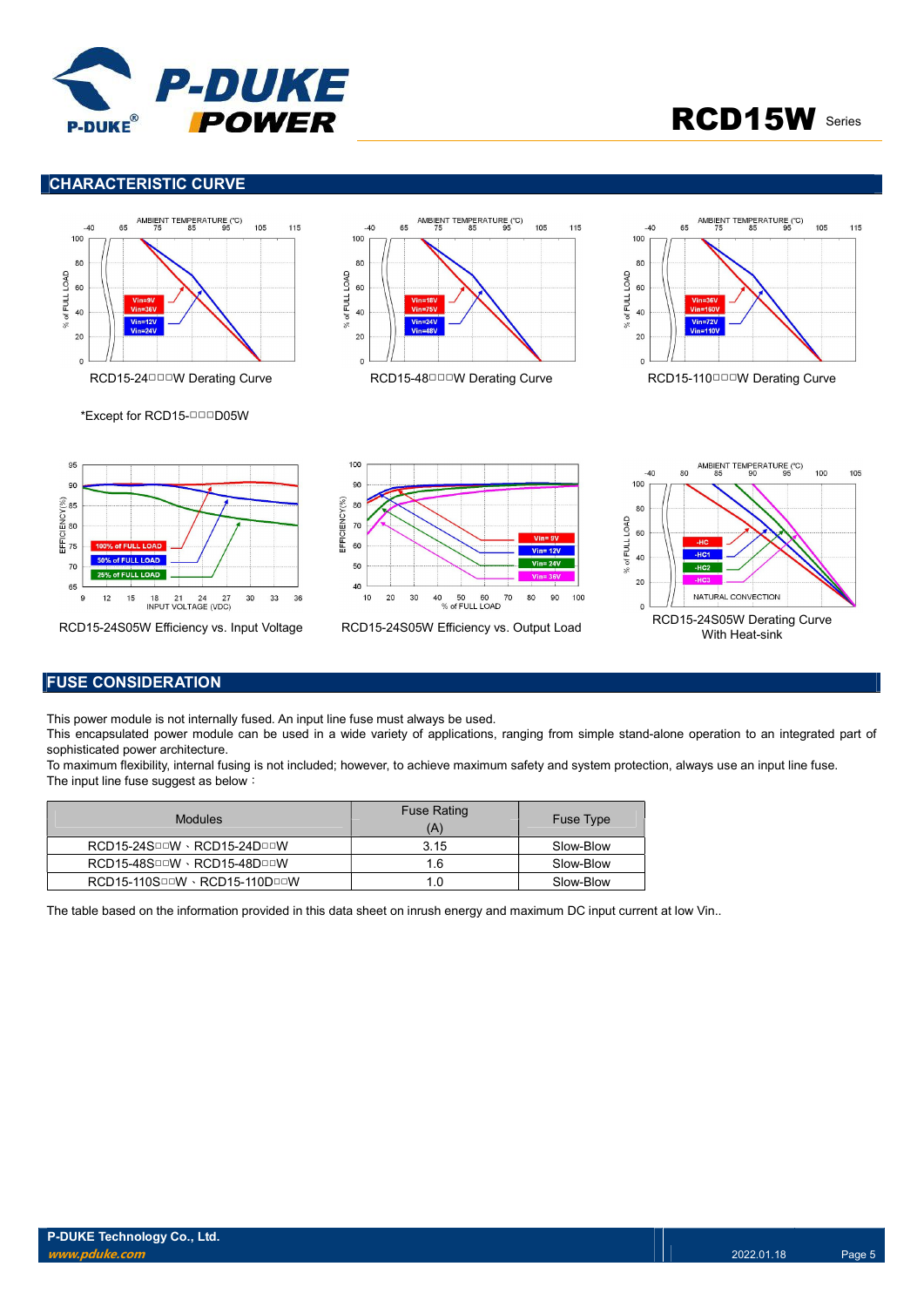

### MECHANICAL DRAWING



### PIN CONNECTION

| <b>PIN</b> | <b>SINGLE</b> | DUAL    |
|------------|---------------|---------|
|            | +Vin          | $+V$ in |
|            | -Vin          | -Vin    |
| 3          | Ctrl          | Ctrl    |
|            | +Vout         | +Vout   |
| 5          | Trim          | Common  |
| ี          | -Vout         | -Vout   |

1. All dimensions in inch [mm] Tolerance :x.xx±0.02 [x.x±0.5] x.xxx±0.010 [x.xx±0.25]

2. Pin dimension tolerance ±0.004[0.10]

### RECOMMENDED PAD LAYOUT



All dimensions in inch[mm] Pad size(lead free recommended) Through hole 1.2.3.4.5.6: Φ0.051[1.30] Top view pad 1.2.3.4.5.6: Φ0.064[1.63] Bottom view pad 1.2.3.4.5.6: Φ0.102[2.60]



Standard -HC -HC1、-HC2、-HC3

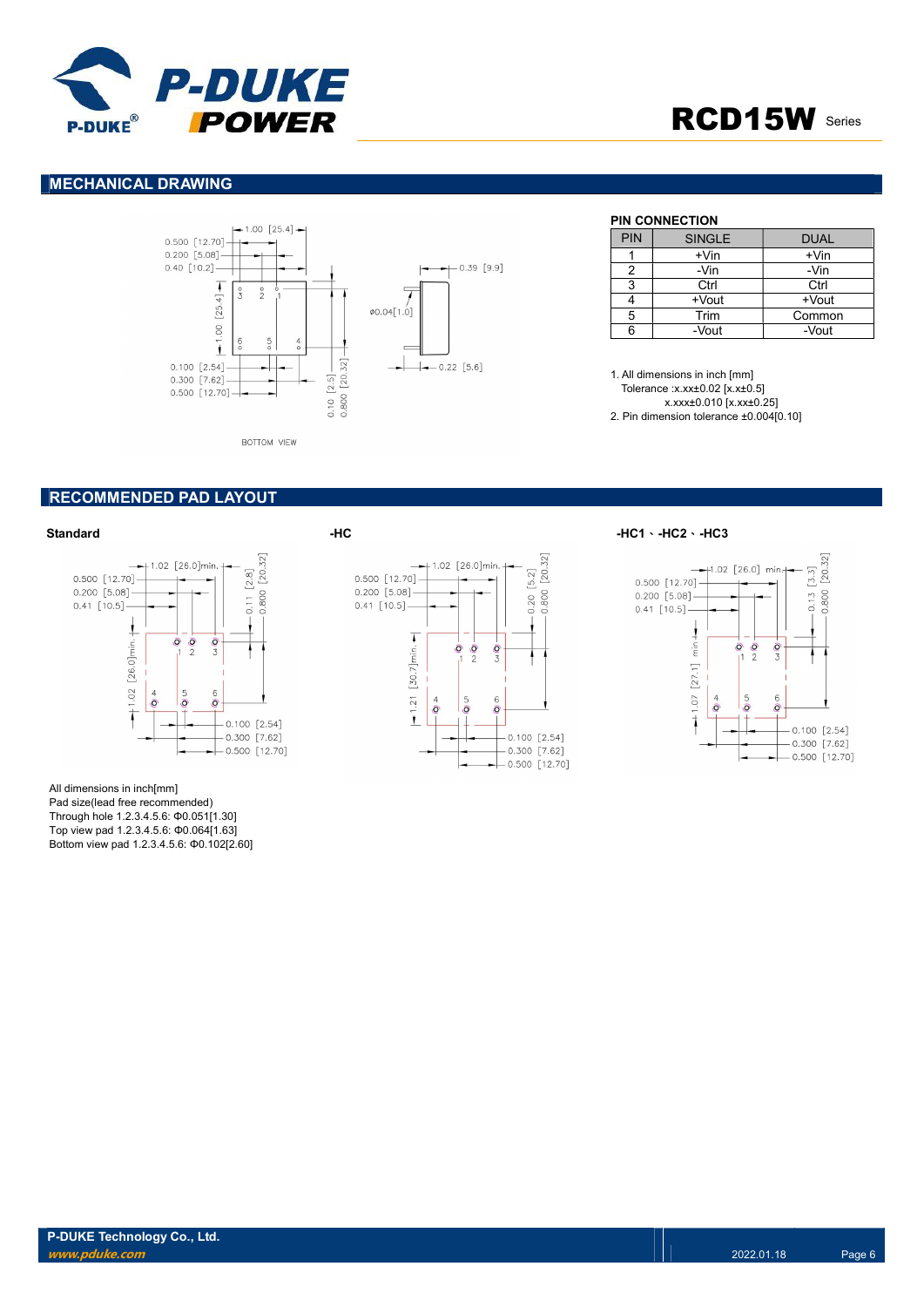



### THERMAL CONSIDERATIONS

The power module operates in a variety of thermal environments. However, sufficient cooling should be provided to help ensure reliable operation of the unit. Heat is removed by conduction, convection, and radiation to the surrounding Environment. Proper cooling can be verified by measuring the point as the figure below. The temperature at this location should not exceed "Maximum case temperature". When Operating, adequate cooling must be provided to maintain the test point temperature at or below "Maximum case temperature".

You can limit this Temperature to a lower value for extremely high reliability.

■ Thermal test condition with vertical direction by natural convection (20LFM).



TOP VIEW

### HEAT-SINK TYPE OPTIONS







SIDE VIEW

### RCD15-□□□□□W-HC2<br>7GA0118P01-F<br>7GA0118P01-F





SIDE VIEW

## 7GA0117P01-F





SIDE VIEW

# 7GA0118P01-F 7GA0119P01-F





SIDE VIEW

- 1. All dimensions in inch [mm]
- 2. Tolerance :x.xx±0.02 [x.x±0.5] x.xxx±0.010 [x.xx±0.25]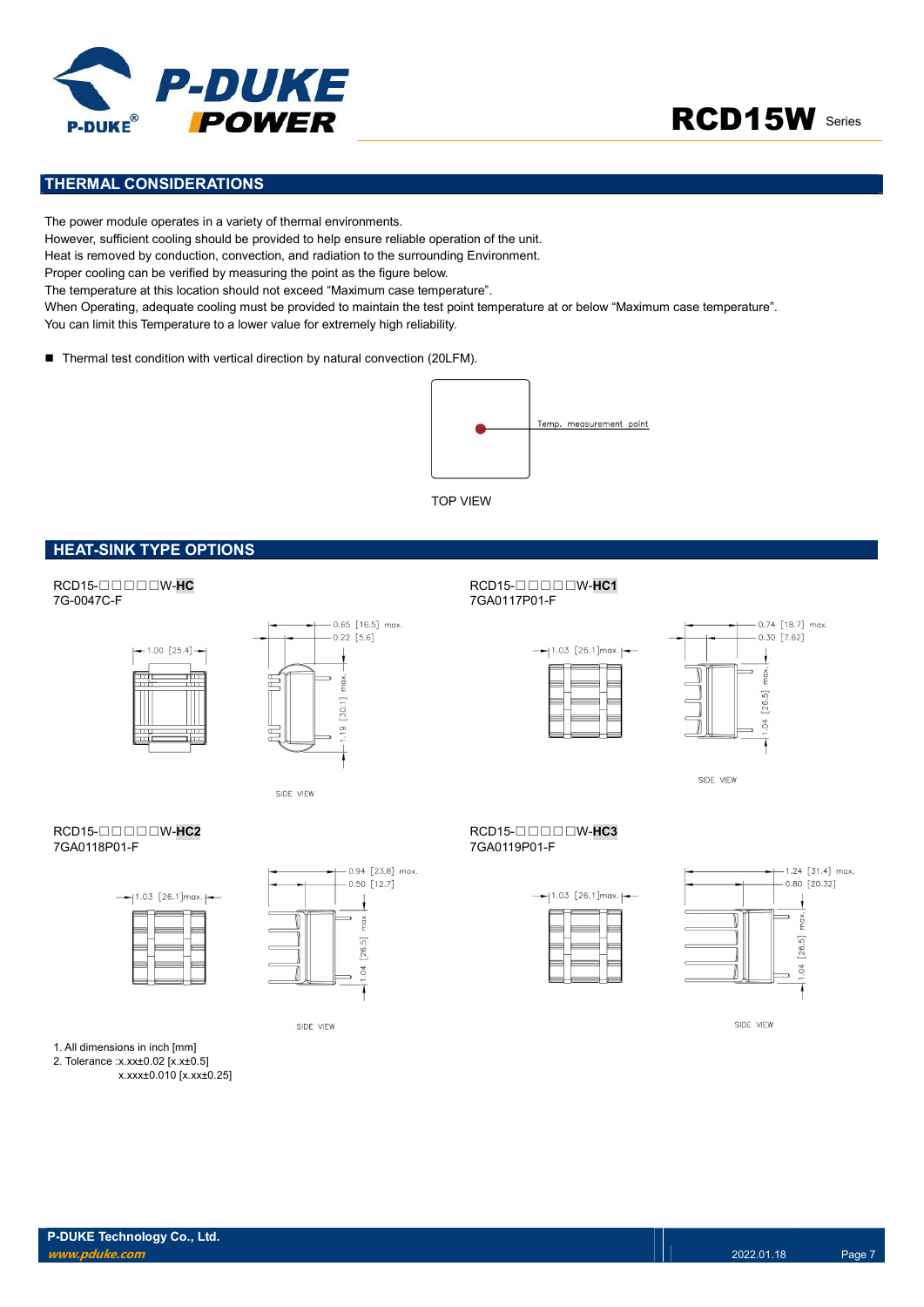

### OUTPUT VOLTAGE ADJUSTMENT

Output voltage set point adjustment allows the user to increase or decrease the output voltage set point of the module. This is accomplished by connecting an external resistor between the Trim pin and either the +Output or -Output pins. With an external resistor between the Trim and -Output pin, the output voltage set point increases. With an external resistor between the Trim and +Output pin, the output voltage set point decreases. The external Trim resistor needs to be at least 1/16W of rated power. **POWER**<br>
UIT VOLTAGE ADJUSTMENT<br>
voltage set point adjustment allows the user to increase or decrease the output voltage set point of the m<br>
secomplished by connecting an external resistor between the Trim pin and either POWER<br>
PUT VOLTAGE ADJUSTMENT<br>
voltage set point adjustment allows the user to increase or decrease the output voltage set point of the<br>
accomplished by connecting an external resistor between the Trim pin and either the UT VOLTAGE ADJUSTMENT<br>
UT VOLTAGE ADJUSTMENT<br>
Collage set point adjustment allows the user to increase or decrease the output voltage set point of the more<br>
external resistor between the Trim and -Output pin, the output v

#### ■ Trim Up Equation

$$
R_U = \left\lfloor \frac{G \times L}{(V_{o,up} - L - K)} - H \right\rfloor \Omega
$$

### ■ Trim Down Equation

 H V V V L G R o o,down o,down D

### EXTERNAL OUTPUT TRIMMING

Output can be externally trimmed by using the method shown below.

Trim-up



| <b>DDS3P3W</b>             |             |              |                |         |                |         |        |                |        |        |        |
|----------------------------|-------------|--------------|----------------|---------|----------------|---------|--------|----------------|--------|--------|--------|
| $\bigtriangleup$ V         | (% )        | $\mathbf{1}$ | $\overline{2}$ | 3       | $\overline{4}$ | 5       | 6      | $\overline{7}$ | 8      | 9      | 10     |
| Vout                       | (V)         | 3.333        | 3.366          | 3.399   | 3.432          | 3.465   | 3.498  | 3.531          | 3.564  | 3.597  | 3.630  |
| <b>RU</b>                  | $(k\Omega)$ | 385.071      | 191.511        | 126.990 | 94.730         | 75.374  | 62.470 | 53.253         | 46.340 | 40.963 | 36.662 |
| $\Box$ SO5W                |             |              |                |         |                |         |        |                |        |        |        |
| $\triangle$ V              | (%)         | $\mathbf{1}$ | $\overline{2}$ | 3       | $\overline{4}$ | 5       | 6      | $\overline{7}$ | 8      | 9      | 10     |
| Vout                       | (V)         | 5.050        | 5.100          | 5.150   | 5.200          | 5.250   | 5.300  | 5.350          | 5.400  | 5.450  | 5.500  |
| <b>RU</b>                  | $(k\Omega)$ | 253.450      | 125.700        | 83.117  | 61.825         | 49.050  | 40.533 | 34.450         | 29.888 | 26.339 | 23.500 |
| $\Box$ S12W                |             |              |                |         |                |         |        |                |        |        |        |
| $\triangle$ V              | (% )        | $\mathbf{1}$ | $\overline{2}$ | 3       | $\overline{4}$ | 5       | 6      | $\overline{7}$ | 8      | 9      | 10     |
| Vout                       | (V)         | 12.120       | 12.240         | 12.360  | 12.480         | 12.600  | 12.720 | 12.840         | 12.960 | 13.080 | 13.200 |
| <b>RU</b>                  | $(k\Omega)$ | 203.223      | 99.057         | 64.334  | 46.973         | 36.557  | 29.612 | 24.652         | 20.932 | 18.038 | 15.723 |
| $\Box$ S15W                |             |              |                |         |                |         |        |                |        |        |        |
|                            | (% )        | $\mathbf{1}$ | $\overline{2}$ | 3       | $\overline{4}$ | 5       | 6      | $\overline{7}$ | 8      | 9      | 10     |
| $\triangle$ V              |             |              |                |         |                |         |        |                |        |        |        |
| Vout                       | (V)         | 15.150       | 15.300         | 15.450  | 15.600         | 15.750  | 15.900 | 16.050         | 16.200 | 16.350 | 16.500 |
| <b>RU</b>                  | $(k\Omega)$ | 161.557      | 78.223         | 50.446  | 36.557         | 28.223  | 22.668 | 18.700         | 15.723 | 13.409 | 11.557 |
| $\triangle$ V              | (% )        | 11           | 12             | 13      | 14             | 15      | 16     | 17             | 18     | 19     | 20     |
| Vout                       | (V)         | 16.650       | 16.800         | 16.950  | 17.100         | 17.250  | 17.400 | 17.550         | 17.700 | 17.850 | 18.000 |
| <b>RU</b>                  | $(k\Omega)$ | 10.042       | 8.779          | 7.711   | 6.795          | 6.001   | 5.307  | 4.694          | 4.149  | 3.662  | 3.223  |
| $\Box$ S24W                |             |              |                |         |                |         |        |                |        |        |        |
| $\bigtriangleup\mathsf{V}$ | (% )        | $\mathbf{1}$ | $\overline{2}$ | 3       | $\overline{4}$ | 5       | 6      | $\overline{7}$ | 8      | 9      | 10     |
| Vout                       | (V)         | 24.240       | 24.480         | 24.720  | 24.960         | 25.200  | 25.440 | 25.680         | 25.920 | 26.160 | 26.400 |
| <b>RU</b>                  | $(k\Omega)$ | 570.333      | 278.667        | 181.444 | 132.833        | 103.667 | 84.222 | 70.333         | 59.917 | 51.815 | 45.333 |
| $\triangle$ V              | (% )        | 11           | 12             | 13      | 14             | 15      | 16     | 17             | 18     | 19     | 20     |
| Vout                       | (V)         | 26.640       | 26.880         | 27.120  | 27.360         | 27.600  | 27.840 | 28.080         | 28.320 | 28.560 | 28.800 |
| <b>RU</b>                  | $(k\Omega)$ | 40.030       | 35.611         | 31.872  | 28.667         | 25.889  | 23.458 | 21.314         | 19.407 | 17.702 | 16.167 |

### ■ Trim Constants

| Module                | G     |       |      |     |
|-----------------------|-------|-------|------|-----|
| RCD15-LLS3P3W         | 5110  | 2050  | 0.8  | 2.5 |
| $RCD15$ - $\Box$ S05W | 5110  | 2050  | 2.5  | 2.5 |
| <b>RCD15-</b> CDS12W  | 10000 | 5110  | 9.5  | 2.5 |
| $RCD15$ - $\Box$ S15W | 10000 | 5110  | 12.5 | 2.5 |
| RCD15-DDS24W          | 56000 | 13000 | 21.5 | 2.5 |